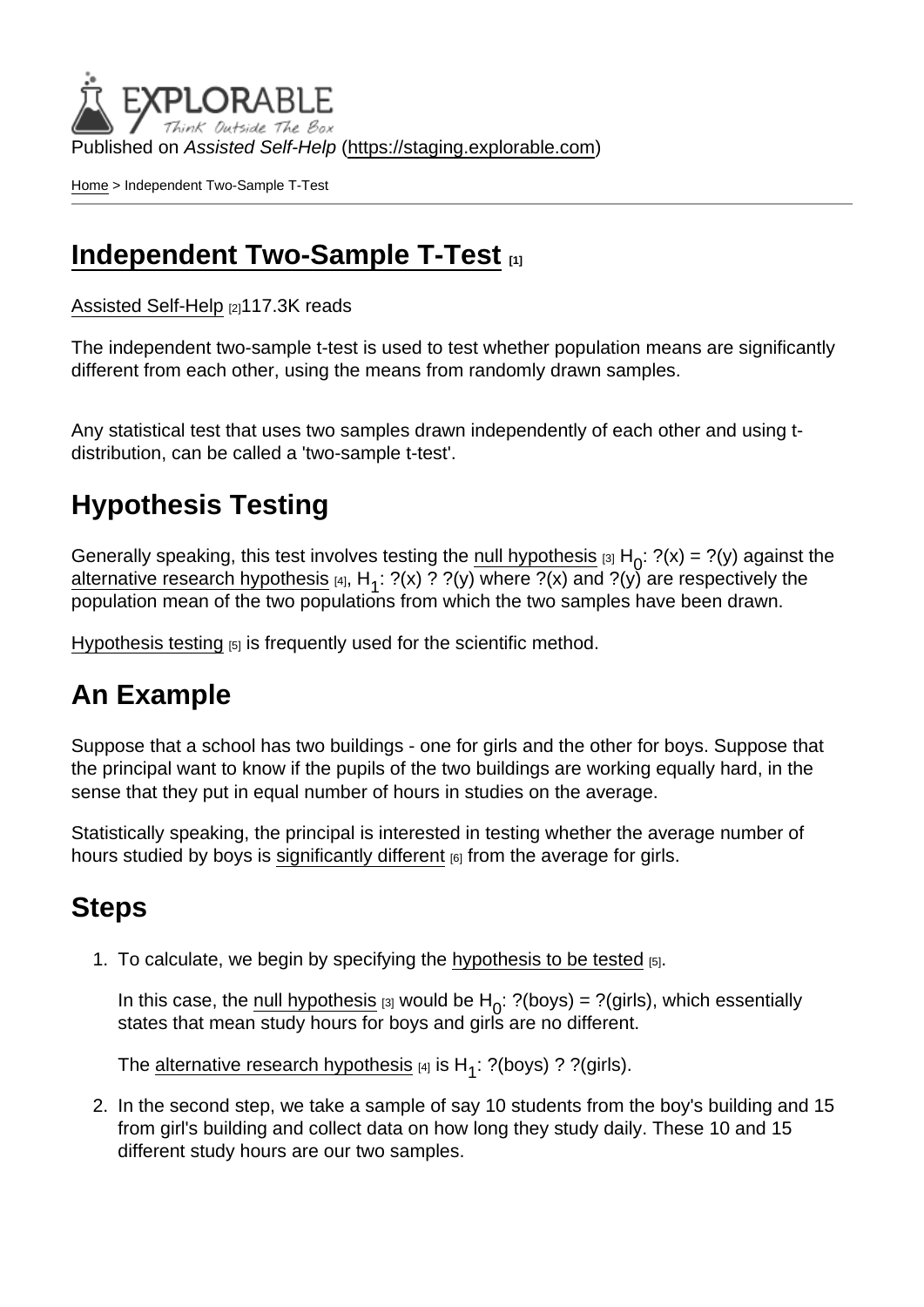It is not difficult to see that the two samples have been drawn independent of each other - an essential requirement of the independent two-sample t-test.

Suppose that the sample mean turns out to be 7.25 hours for boys and 8.5 for girls. We cannot infer anything directly from these sample means - specifically as to whether boys and girls were equally hard working as it could very well have happened by sheer luck (even though the samples were drawn randomly) that boys included in the boy's sample were those who studied fewer hours.

On the other hand, it could also be the case that girls were indeed working harder than boys.

3. The third step would involve performing the independent two-sample t-test which helps us to either accept or reject the null hypothesis.

If the null hypothesis is rejected, it means that two buildings were significantly different in terms of number of hours of hard work.

On the other hand if the null hypothesis is accepted, one can conclude that there is no evidence to suggest that the two buildings differed significantly and that boys and girls can be said to be at par.

#### Assumptions

Along with the [independent single sample t-test](https://staging.explorable.com/independent-one-sample-t-test) [7], this test is one of the most widely tests. However, this test can be used only if the background assumptions are satisfied.

- $\bullet$  The populations from which the samples have been drawn should be [normal](https://staging.explorable.com/normal-probability-distribution)  $_{[8]}$ . appropriate statistical methods exist for testing this assumption (For example, the Kolmogorov Smirnov non-parametric test). One needs to note that the normality assumption has to be tested individually and separately for the two samples. It has however been shown that minor departures from normality do not affect this test - this is indeed an advantage.
- The [standard deviation](https://staging.explorable.com/calculate-standard-deviation)  $\theta$  of the populations should be equal i.e.  $?X2 = ?Y2 = ?2$ , where ?2 is unknown. This assumption can be tested by the [F-test](https://staging.explorable.com/f-test) [10].
- Samples have to be randomly drawn independent of each other. There is however no requirement that the two samples should be of equal size - often times they would be unequal though the odd case of equal size cannot be ruled out.

Source URL: https://staging.explorable.com/en/independent-two-sample-t-test?gid=1586

Links

- [1] https://staging.explorable.com/en/independent-two-sample-t-test
- [2] https://staging.explorable.com/en
- [3] https://staging.explorable.com/null-hypothesis
- [4] https://staging.explorable.com/research-hypothesis
- [5] https://staging.explorable.com/hypothesis-testing
- [6] https://staging.explorable.com/significance-test-2
- [7] https://staging.explorable.com/independent-one-sample-t-test
- [8] https://staging.explorable.com/normal-probability-distribution